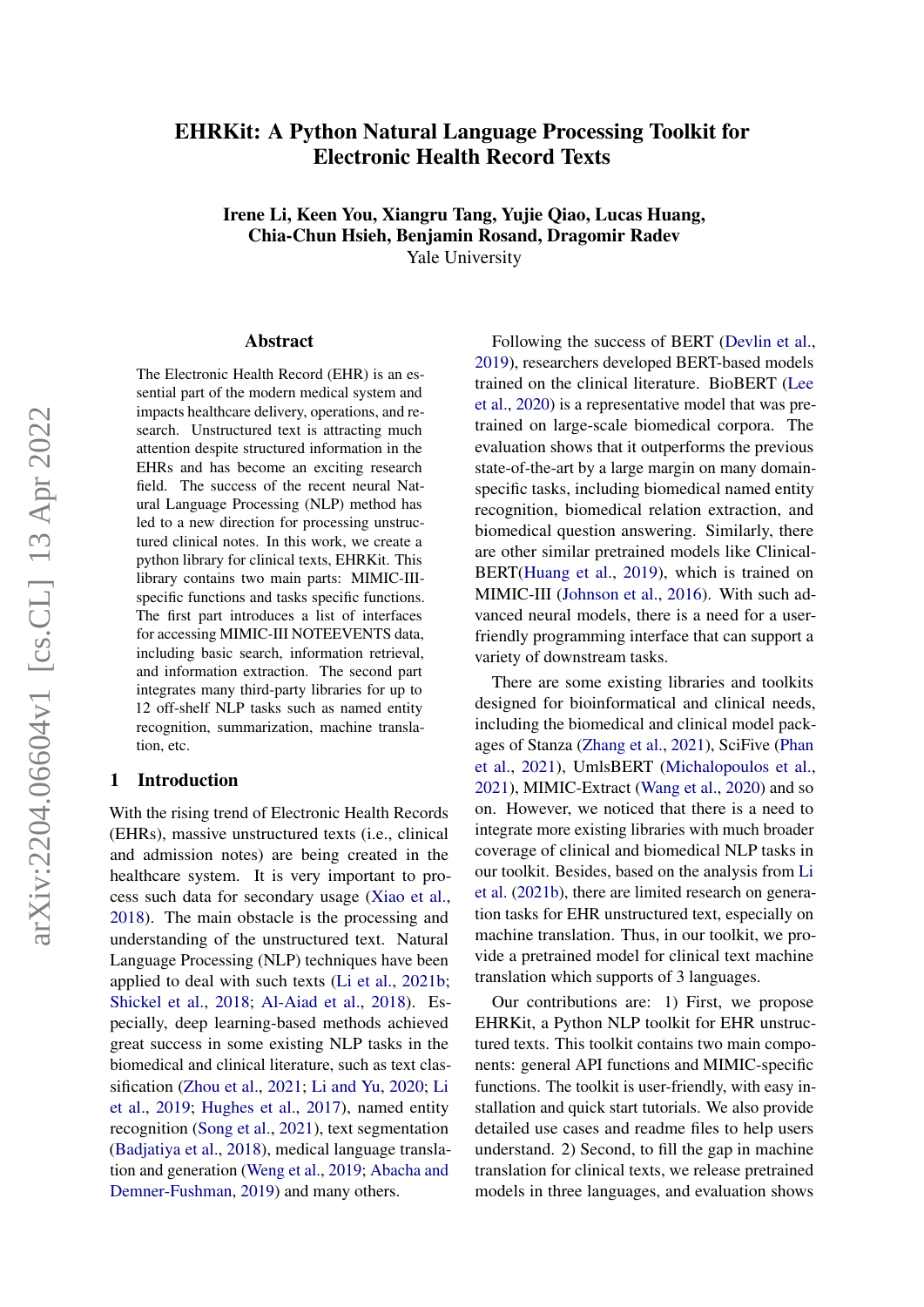<span id="page-1-0"></span>

Figure 1: EHRKit Architecture.

steady improvement. Besides, we evaluate existing pretrained models for summarization in a biomedical and clinical scenario. We release this toolkit and pretrained models publicly available at [https://](https://github.com/Yale-LILY/EHRKit-2022) [github.com/Yale-LILY/EHRKit-2022](https://github.com/Yale-LILY/EHRKit-2022).

# 2 System Design and Architecture

We show our EHRKit architecture in Fig. [1.](#page-1-0) It consists of two modules, namely MIMIC-III Tasks and Wrapper Functions.

# 2.1 MIMIC-III Tasks

We include some basic NLP functions for MIMIC-III NOTEEVENTS text data [\(Johnson et al.,](#page-5-6) [2016\)](#page-5-6), including basic statistical functions, Information Extraction, Keyword Search, Document Retrieval, Extractive and Abstractive Summarization. A big advantage of this module is to load the original NOTEEVENTS data (this is in free text) as a more structured data source.

- Basic statistical functions support counting for number of patients and number of documents, number of sentences and so on.
- Information Extraction provides helpful interfaces for investigating the data, i.e., phrases extraction, and abbreviation term extraction from a given record ID. We applied Phrase-At-Scale<sup>[1](#page-1-1)</sup> for this function.
- Keyword Search allows users to search a record by a keyword.
- Document Retrieval allows users to search a record by ID.

• Extractive and Abstractive Summarization provides two methods for document summarization: Naïve Bayes [\(Ramanujam and Kali](#page-5-9)[appan,](#page-5-9) [2016\)](#page-5-9) and DistilBART [\(Shleifer and](#page-6-7) [Rush,](#page-6-7) [2020\)](#page-6-7).

# 2.2 Wrapper Functions

This module integrates many third-party libraries and supports up to 12 functionalities for any freetext inputs.

- Abbreviation Detection and Expansion: finds abbreviation and its expansions. Function im-ported from scispaCy<sup>[2](#page-1-2)</sup>.
- Sentencizer: Detect sentence boundaries. We support four approaches:  $PyRuSH<sup>3</sup>$  $PyRuSH<sup>3</sup>$  $PyRuSH<sup>3</sup>$ , Stanza, ScispaCy and Stnza Biomed.
- Hyponym Detection: finds the hyponyms of the recognized entities in the input text. Function imported from scispaCy.
- Negation Detection: detects negation in a sentence, imported from medspaCy [\(Eyre et al.,](#page-4-4) [2021a\)](#page-4-4)
- Word Tokenization: tokenizes a sentence into a list of words. Function imported from medspaCy.
- Named Entity Recognition: finds named entities, part-of-speech and universal morphological features, and dependencies of an input record. Function imported from Stanza [\(Zhang et al.,](#page-6-5) [2021\)](#page-6-5).
- Document Clustering: given the query record, selects k documents from supporting records

<span id="page-1-1"></span><sup>1</sup>[https://github.com/kavgan/phrase-at](https://github.com/kavgan/phrase-at-scale)[scale](https://github.com/kavgan/phrase-at-scale)

<span id="page-1-3"></span><span id="page-1-2"></span><sup>2</sup><https://allenai.github.io/scispacy/> <sup>3</sup><https://github.com/jianlins/PyRuSH>.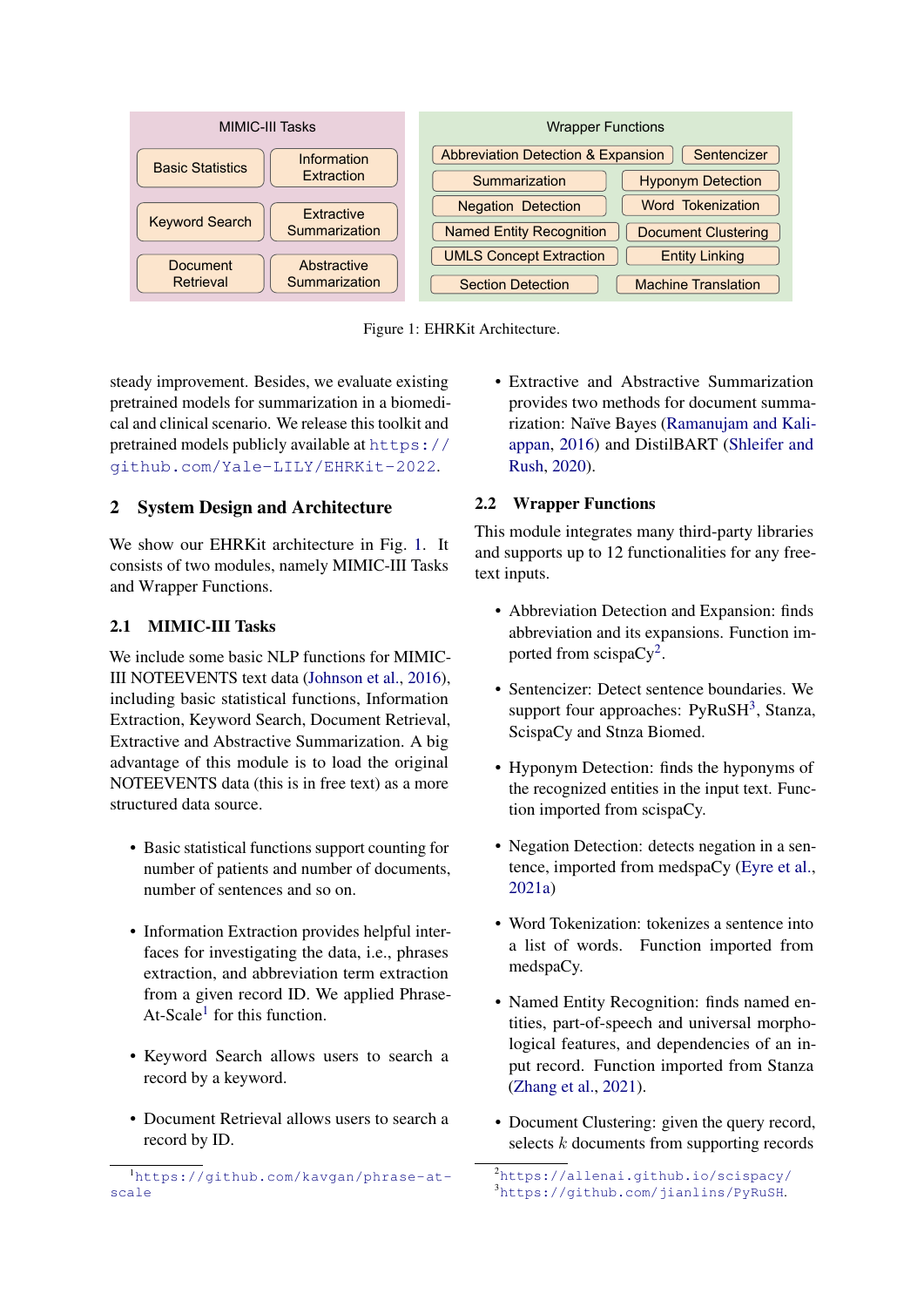that are most similar to the main record (K-Means clustering), measured by embedded document using pretrained BERT model [\(De](#page-4-3)[vlin et al.,](#page-4-3) [2019\)](#page-4-3).

- UMLS Concept Extraction: matches the UMLS concept for the input text. Function imported from medspaCy [\(Eyre et al.,](#page-4-4) [2021a\)](#page-4-4).
- Entity Linking: finds named entities, negation entities, and linked entities in the input text. Function imported from scispa $Cy^{4}$  $Cy^{4}$  $Cy^{4}$ .
- Section Detection: rule-based method for detecting section (i.e., *allergies*, *history*). Function imported from medspaCy [\(Eyre et al.,](#page-4-4) [2021a\)](#page-4-4).
- Machine Translation: translates English texts into 17 target languages. We applied the exist-ing MarianMT model<sup>[5](#page-2-1)</sup>.
- Summarization: we support both extractive and abstractive summarization methods. We integrated TextRank [\(Mihalcea and Tarau,](#page-5-10) [2004\)](#page-5-10), pretrained BART, T5 and SciFive summarization libraries. We also allow single and multiple documents as the input.

### 2.3 Other similar libraries

**MIMIC-Extract**<sup>[6](#page-2-2)</sup>A pipeline for preprocessing and presenting data from MIMIC-III dataset. It provides several features for data analysis, including extraction of clinical events like mortality from free text.

 $\text{ScispaCy}^7$  $\text{ScispaCy}^7$  [\(Neumann et al.,](#page-5-11) [2019\)](#page-5-11) A tool that adapts SpaCy's models to process scientific, biomedical, and clinical text. It supports multiple models for tokenization, part of speech tagging, dependency parsing, and named entity recognition.

medspaCy Based on the spaCy framework, medspaCy [\(Eyre et al.,](#page-4-5) [2021b\)](#page-4-5) is a clinical NLP python library that provides both rule-based and machine learning-based methods for processing clinical text. It supports methods for various clinical applications such as UMLS Mapping (rulebased), Section Detection, Sentence Detection, Contextual Analysis and Visualization on entities.

Stanza Biomed [\(Zhang et al.,](#page-6-5) [2021\)](#page-6-5) A set of tools developed by Stanford NLP Group for statistical, neural, and rule-based problems in computational linguistics. Its software provides a simple, useful interface for NLP tasks like NER and part-of-speech (POS) tagging. It is a widely used Python library for processing clinical texts. It provides nearly state-of-the art performance using neural networks on tasks including tokenization, sentence segmentation, part of speech (POS) tagging, lemmatization, and dependency parsing.

SciFive [\(Phan et al.,](#page-5-7) [2021\)](#page-5-7) A pretrained T5 language model for biomedical domain. Fine-tuned on PubMed Abstract  $8$  and PubMed Central (PMC) $9$ , it outperformed similar models including BioBERT and the Base T5 model on multiple NLP tasks: named entity relation, relation extraction, natural language inference, and question answering.

Tab. [1](#page-3-0) lists our EHRKit and other similar toolkits. We compare from different perspectives by focusing on the functionalities. MIMIC Related: if supports MIMIC-related functions. We consider MIMIC as an essential data source and it plays an important role in the research field. We can find that only MIMIC-Extract supports these related functions which users can apply directly on the MIMIC data. Neural Methods: if this toolkit supports neural methods and embedding methods. As we can see, the majority contain such feature. Machine Translation and Summarization: if this toolkit supports generation tasks like machine translation and summarization. In this case, only SciFive and EHRKit support such feature. Based on these perspectives, our toolkit provides diverse functionalities and easy to use.

### 3 Performance Evaluation

#### 3.1 Machine Translation

In this section, we report the performance of Machine Translation function within our EHRKit, and compare this to evaluation results based on a pretrained model. Our training sets and test sets are obtained from the UFAL Medical Corpus<sup>[10](#page-2-6)</sup>, which is a collection of multilingual parallel corpora. The collected corpora are from various medical text sources, such as titles of medical Wikipedia articles, medical term-pairs, patents, documents from the

<span id="page-2-1"></span><span id="page-2-0"></span><sup>4</sup><https://allenai.github.io/scispacy/> <sup>5</sup>[https://huggingface.co/docs/transfor](https://huggingface.co/docs/transformers/model_doc/marian) [mers/model\\_doc/marian](https://huggingface.co/docs/transformers/model_doc/marian)

<span id="page-2-2"></span><sup>6</sup>[https://github.com/MLforHealth/MIMIC](https://github.com/MLforHealth/MIMIC_Extract) [\\_Extract](https://github.com/MLforHealth/MIMIC_Extract)

<span id="page-2-3"></span><sup>7</sup><https://allenai.github.io/scispacy/>

<span id="page-2-4"></span><sup>8</sup><https://pubmed.ncbi.nlm.nih.gov/>

<span id="page-2-6"></span><span id="page-2-5"></span><sup>9</sup><https://www.ncbi.nlm.nih.gov/pmc>

<sup>10</sup>[https://ufal.mff.cuni.cz/ufal\\_medical](https://ufal.mff.cuni.cz/ufal_medical_corpus) [\\_corpus](https://ufal.mff.cuni.cz/ufal_medical_corpus)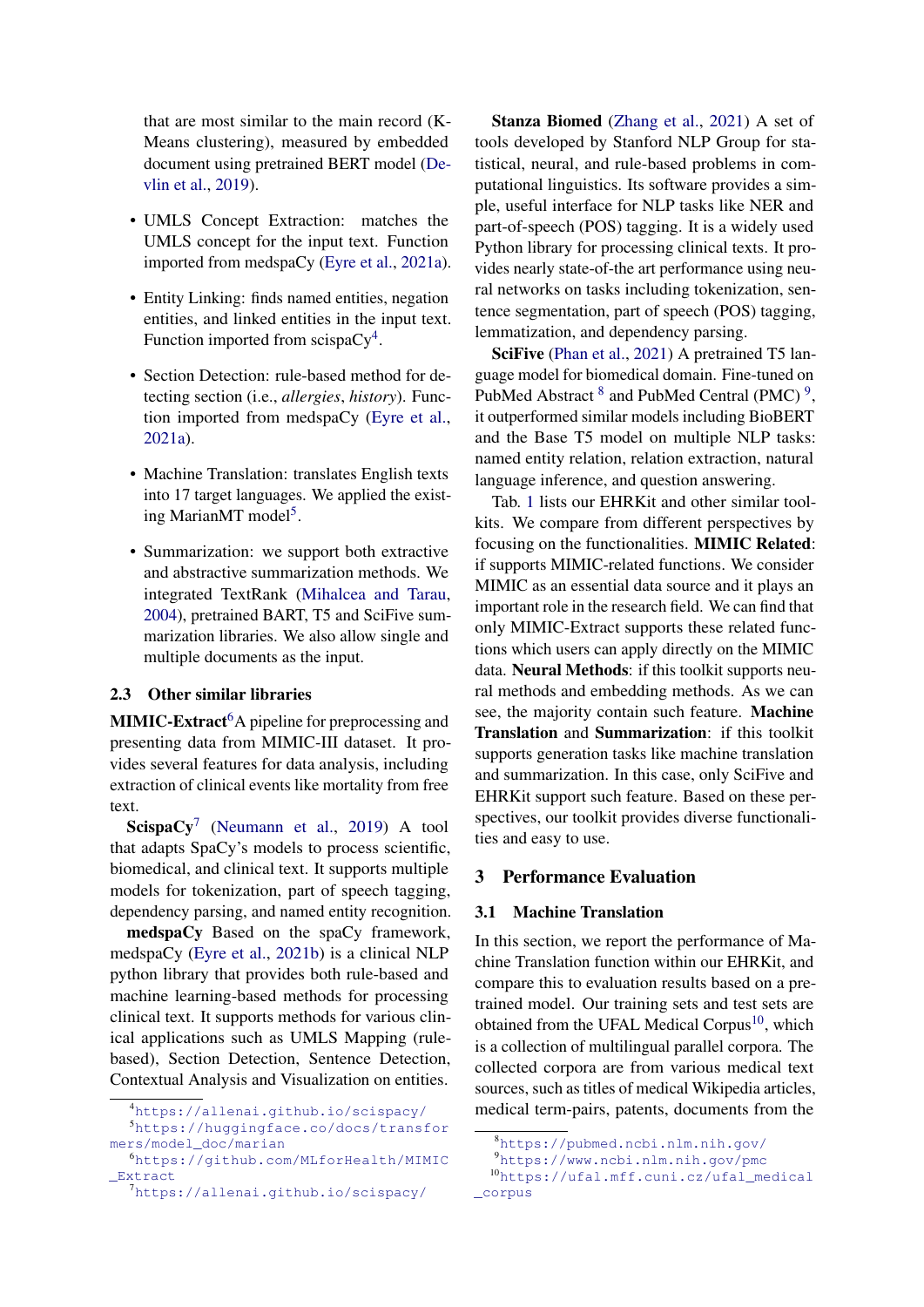<span id="page-3-0"></span>

|               |   | MIMIC Related Neural Methods Machine Translation | Summarization |
|---------------|---|--------------------------------------------------|---------------|
| MIMIC-Extract |   |                                                  |               |
| ScispaCy      |   |                                                  |               |
| medspaCy      |   |                                                  |               |
| Stanza Biomed | √ |                                                  |               |
| medspaCy      |   |                                                  |               |
| SciFive       |   |                                                  |               |
| EHRKit (ours) |   |                                                  |               |

Table 1: A comparison with other similar python toolkit.

<span id="page-3-1"></span>

| Lang. Pair          | Total     | Train     | <b>Test</b> |
|---------------------|-----------|-----------|-------------|
| $en \rightarrow es$ | 790,915   | 672,276   | 111,779     |
| $en \rightarrow fr$ | 2,812,305 | 2,390,458 | 407,388     |
| $en \rightarrow ro$ | 1,165,092 | 990.327   | 161,936     |

Table 2: Data statistics for machine translation: we apply UFAL and select the overlapped target language pairs for our experiments.

<span id="page-3-2"></span>

Figure 2: BLEU score: before and after pretraining.

European Medicines Agency [\(Braune et al.,](#page-4-6) [2018\)](#page-4-6). We evaluate language pairs including English (en) to Spanish (es), English to French (fr), and English to Romanian (ro), as those are the three language pairs that are mutually supported by EHRKit and UFAL corpus.

For data pre-processing, we first exclude general domain data from UFAL, such as parliament proceedings, news commentaries and web crawls. Next, we random shuffle the medical-domain corpora and split it into two parts by 85% and 15%, as our training set and test set, respectively. For each language pair, we use all of the available parallel data. Tab. [2](#page-3-1) summarizes the number of sentences that we extract from the UFAL corpus.

Subsequently, we perform a baseline analysis of Machine Translation function within our EHRKit by the industry standard BLEU score [\(Papineni](#page-5-12) [et al.,](#page-5-12) [2002\)](#page-5-12). Next, we pretrain our model with the training sets and re-calculate the BLEU scores. As shown in Fig. [2,](#page-3-2) our translation function improved significantly after pretraining, with an average 16.80% increase in BLEU score. Among the three selected language pairs, we can observe that English to French has the best improvement - it achieves 32.40% performance gain. We conjecture that this occurs because we have significantly more training data in English to French.

#### 3.2 Summarization

Since there are many existing pretrained models for summarization in the general NLP field, we investigate how they perform in the biomedical literature and clinical data. Summarization corpora from the clinical scenario are very challenging to be obtained, we chose the existing PubMed [\(Co](#page-4-7)[han et al.,](#page-4-7) [2018\)](#page-4-7) and MIMIC-CXR [\(Johnson et al.,](#page-5-13) [2019\)](#page-5-13) as our principal datasets.

PubMed dataset consists of 133k biomedical scientific publications from the PubMed database. Each input document is a scientific article, and the reference summary is the associated abstract. MIMIC-CXR is a de-identified, Protected Health Information removed dataset of chest radiographs, with a DICOM format and free-text radiology reports. We use a subset from the MIMIC-CXR Dataset for the MEDIQA 2021 Radiology report summarization shared task $11$ . Each example contains three fields: (a) findings field contains the original human-written radiology findings text, (b) impression field contains the human-written radiology impression text, and (c) background field contains background information of the study in text format. We show the statistics in Tab. [4.](#page-4-8)

We evaluate selected pretrained abstractive methods using ROUGE [\(Lin,](#page-5-14) [2004\)](#page-5-14). Among the four models, we can observe that SciFive has a high

<span id="page-3-3"></span><sup>11</sup>[https://sites.google.com/view/mediqa](https://sites.google.com/view/mediqa2021) [2021](https://sites.google.com/view/mediqa2021)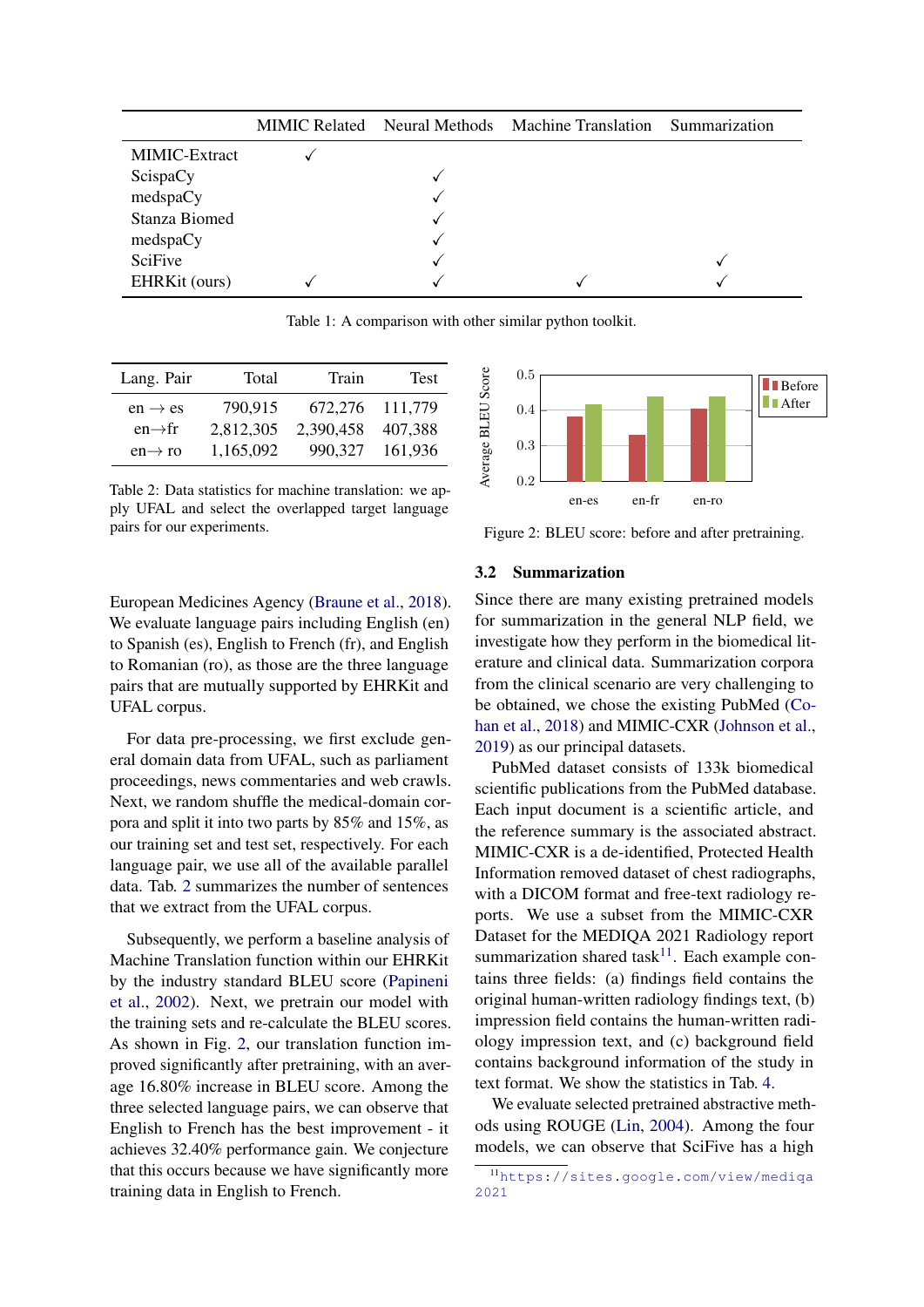|                                  | PubMed |                               | <b>MIMIC-CXR</b>  |             |             |         |
|----------------------------------|--------|-------------------------------|-------------------|-------------|-------------|---------|
|                                  | $R-1$  | $R-2$                         | $R-I$ .           | $R-1$       | $R-2$       | $R-I$ . |
| Pegasus (Zhang et al., 2020)     |        | 45.97 20.15 28.25 65.11 52.90 |                   |             |             | 61.88   |
| BigBird (Zaheer et al., 2020)    | 46.32  | 20.65                         | 42.33             |             | 63.85 51.09 | 60.55   |
| <b>BART</b> (Lewis et al., 2019) |        | 44.16 20.28                   |                   | 36.80 62.09 | 49.02       | 58.65   |
| SciFive (Phan et al., 2021)      | 48.83  |                               | 15.81 37.06 65.17 |             | 52.45       | 61.80   |

Table 3: Summarization evaluation: we evaluate selected models and report ROUGE-1, ROUGE-2 and ROUGE-L.

<span id="page-4-8"></span>

| Dataset                         | Train | Valid     | Test <sup>-</sup> |
|---------------------------------|-------|-----------|-------------------|
| PubMed<br>MIMIC-CXR 91,544 2000 | 112K  | 6.6K 6.7K | 600               |

Table 4: Data statistics for PubMed and MIMIC-CXR summarization datasets. Words are counted before tokenization.

R-1 score, but BigBird [\(Zaheer et al.,](#page-6-9) [2020\)](#page-6-9) and Pegasus [\(Zhang et al.,](#page-6-8) [2020\)](#page-6-8) achieve a better score on R-2 and R-L, respectively, on the two datasets. This evaluation shows that it is challenging to determine which model is the best in our specific scenario, though SciFive was pretrained for this purpose. In the future, more work can be done to improve automatic summarization for biomedical and clinical texts.

### 4 Conclusion

In this work, we propose a python library for clinical texts, EHRKit. This toolkit contains two main components: general API functions and MIMICspecific functions. In the future, we will investigate more EHR-NLP tasks including machine translation for more languages, multi-document summarization and question answering [\(Li et al.,](#page-5-0) [2021b\)](#page-5-0). Besides, we plan to investigate better-performed NLP models for these tasks, for example, BERTbased models [\(Lee et al.,](#page-5-4) [2020;](#page-5-4) [Li et al.,](#page-5-16) [2021c\)](#page-5-16) and graph-based models [\(Li et al.,](#page-5-17) [2020,](#page-5-17) [2021d,](#page-5-18)[a\)](#page-5-19).

### References

- <span id="page-4-2"></span>Asma Ben Abacha and Dina Demner-Fushman. 2019. [On the summarization of consumer health questions.](https://doi.org/10.18653/v1/p19-1215) In *Proceedings of the 57th Conference of the Association for Computational Linguistics, ACL 2019, Florence, Italy, July 28- August 2, 2019, Volume 1: Long Papers*, pages 2228–2234. Association for Computational Linguistics.
- <span id="page-4-0"></span>Ahmad Al-Aiad, Rehab Duwairi, and Manar Fraihat. 2018. [Survey: Deep learning concepts and](https://doi.org/10.1109/AICCSA.2018.8612827)

[techniques for electronic health record.](https://doi.org/10.1109/AICCSA.2018.8612827) In *15th IEEE/ACS International Conference on Computer Systems and Applications, AICCSA 2018, Aqaba, Jordan, October 28 - Nov. 1, 2018*, pages 1–5. IEEE Computer Society.

- <span id="page-4-1"></span>Pinkesh Badjatiya, Litton J. Kurisinkel, Manish Gupta, and Vasudeva Varma. 2018. [Attention-based neu](https://doi.org/10.1007/978-3-319-76941-7_14)[ral text segmentation.](https://doi.org/10.1007/978-3-319-76941-7_14) In *Advances in Information Retrieval - 40th European Conference on IR Research, ECIR 2018, Grenoble, France, March 26-29, 2018, Proceedings*, volume 10772 of *Lecture Notes in Computer Science*, pages 180–193. Springer.
- <span id="page-4-6"></span>Fabienne Braune, Alex. Fraser, and Barry Haddow. 2018. D1.2: Report on improving translation with monolingual data.
- <span id="page-4-7"></span>Arman Cohan, Franck Dernoncourt, Doo Soon Kim, Trung Bui, Seokhwan Kim, Walter Chang, and Nazli Goharian. 2018. [A discourse-aware attention](https://doi.org/10.18653/v1/N18-2097) [model for abstractive summarization of long docu](https://doi.org/10.18653/v1/N18-2097)[ments.](https://doi.org/10.18653/v1/N18-2097) In *Proceedings of the 2018 Conference of the North American Chapter of the Association for Computational Linguistics: Human Language Technologies, Volume 2 (Short Papers)*, pages 615–621, New Orleans, Louisiana. Association for Computational Linguistics.
- <span id="page-4-3"></span>Jacob Devlin, Ming-Wei Chang, Kenton Lee, and Kristina Toutanova. 2019. [BERT: Pre-training of](https://doi.org/10.18653/v1/N19-1423) [deep bidirectional transformers for language under](https://doi.org/10.18653/v1/N19-1423)[standing.](https://doi.org/10.18653/v1/N19-1423) In *Proceedings of the 2019 Conference of the North American Chapter of the Association for Computational Linguistics: Human Language Technologies, Volume 1 (Long and Short Papers)*, pages 4171–4186, Minneapolis, Minnesota. Association for Computational Linguistics.
- <span id="page-4-4"></span>Hannah Eyre, Alec B Chapman, Kelly S Peterson, Jianlin Shi, Patrick R Alba, Makoto M Jones, Tamara L Box, Scott L DuVall, and Olga V Patterson. 2021a. Launching into clinical space with medspacy: a new clinical text processing toolkit in python. In *AMIA Annual Symposium Proceedings 2021*.
- <span id="page-4-5"></span>Hannah Eyre, Alec B Chapman, Kelly S Peterson, Jianlin Shi, Patrick R Alba, Makoto M Jones, Tamara L Box, Scott L DuVall, and Olga V Patterson. 2021b. Launching into clinical space with medspacy: a new clinical text processing toolkit in python. *arXiv preprint arXiv:2106.07799*.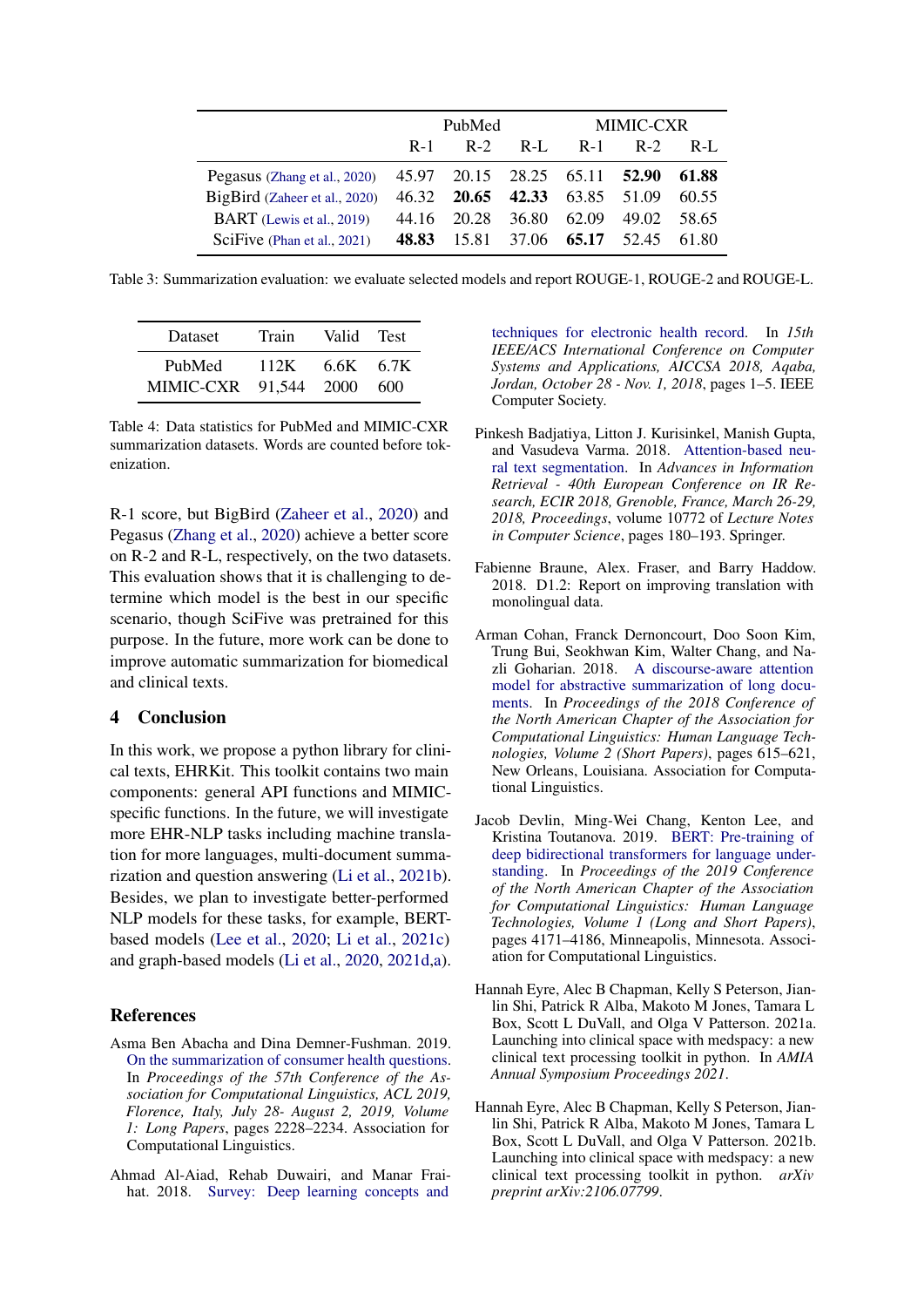- <span id="page-5-5"></span>Kexin Huang, Jaan Altosaar, and Rajesh Ranganath. 2019. Clinicalbert: Modeling clinical notes and predicting hospital readmission. *arXiv:1904.05342*.
- <span id="page-5-3"></span>Mark Hughes, Irene Li, Spyros Kotoulas, and Toyotaro Suzumura. 2017. [Medical text classifica](http://arxiv.org/abs/1704.06841)[tion using convolutional neural networks.](http://arxiv.org/abs/1704.06841) *CoRR*, abs/1704.06841.
- <span id="page-5-13"></span>AEWP Johnson, Tom Pollard, Roger Mark, Seth Berkowitz, and Steven Horng. 2019. Mimic-cxr database. *PhysioNet10*, 13026:C2JT1Q.
- <span id="page-5-6"></span>Alistair EW Johnson, Tom J Pollard, Lu Shen, H Lehman Li-Wei, Mengling Feng, Mohammad Ghassemi, Benjamin Moody, Peter Szolovits, Leo Anthony Celi, and Roger G Mark. 2016. Mimiciii, a freely accessible critical care database. *Scientific data*, 3(1):1–9.
- <span id="page-5-4"></span>Jinhyuk Lee, Wonjin Yoon, Sungdong Kim, Donghyeon Kim, Sunkyu Kim, Chan Ho So, and Jaewoo Kang. 2020. [Biobert: a pre-trained](https://doi.org/10.1093/bioinformatics/btz682) [biomedical language representation model for](https://doi.org/10.1093/bioinformatics/btz682) [biomedical text mining.](https://doi.org/10.1093/bioinformatics/btz682) *Bioinform.*, 36(4):1234– 1240.
- <span id="page-5-15"></span>Mike Lewis, Yinhan Liu, Naman Goyal, Marjan Ghazvininejad, Abdelrahman Mohamed, Omer Levy, Ves Stoyanov, and Luke Zettlemoyer. 2019. Bart: Denoising sequence-to-sequence pre-training for natural language generation, translation, and comprehension. *arXiv preprint arXiv:1910.13461*.
- <span id="page-5-1"></span>Fei Li and Hong Yu. 2020. [ICD coding from clinical](https://aaai.org/ojs/index.php/AAAI/article/view/6331) [text using multi-filter residual convolutional neural](https://aaai.org/ojs/index.php/AAAI/article/view/6331) [network.](https://aaai.org/ojs/index.php/AAAI/article/view/6331) In *The Thirty-Fourth AAAI Conference on Artificial Intelligence, AAAI 2020, The Thirty-Second Innovative Applications of Artificial Intelligence Conference, IAAI 2020, The Tenth AAAI Symposium on Educational Advances in Artificial Intelligence, EAAI 2020, New York, NY, USA, February 7-12, 2020*, pages 8180–8187. AAAI Press.
- <span id="page-5-17"></span>Irene Li, Alexander Fabbri, Swapnil Hingmire, and Dragomir Radev. 2020. R-vgae: Relationalvariational graph autoencoder for unsupervised prerequisite chain learning. *arXiv preprint arXiv:2004.10610*.
- <span id="page-5-19"></span>Irene Li, Tianxiao Li, Yixin Li, Ruihai Dong, and Toyotaro Suzumura. 2021a. Heterogeneous graph neural networks for multi-label text classification. *arXiv preprint arXiv:2103.14620*.
- <span id="page-5-0"></span>Irene Li, Jessica Pan, Jeremy Goldwasser, Neha Verma, Wai Pan Wong, Muhammed Yavuz Nuzumlali, Benjamin Rosand, Yixin Li, Matthew Zhang, David Chang, Richard Andrew Taylor, Harlan M. Krumholz, and Dragomir R. Radev. 2021b. [Neu](http://arxiv.org/abs/2107.02975)[ral natural language processing for unstructured data](http://arxiv.org/abs/2107.02975) [in electronic health records: a review.](http://arxiv.org/abs/2107.02975) *CoRR*, abs/2107.02975.
- <span id="page-5-16"></span>Irene Li, Prithviraj Sen, Huaiyu Zhu, Yunyao Li, and Dragomir Radev. 2021c. Improving cross-lingual text classification with zero-shot instance-weighting. In *Proceedings of the 6th Workshop on Representation Learning for NLP (RepL4NLP-2021)*, pages 1– 7.
- <span id="page-5-18"></span>Irene Li, Vanessa Yan, and Dragomir Radev. 2021d. Efficient variational graph autoencoders for unsupervised cross-domain prerequisite chains. *arXiv preprint arXiv:2109.08722*.
- <span id="page-5-2"></span>Irene Li, Michihiro Yasunaga, Muhammed Yavuz Nuzumlali, Cesar Caraballo, Shiwani Mahajan, Harlan M. Krumholz, and Dragomir R. Radev. 2019. [A](http://arxiv.org/abs/1910.14076) [neural topic-attention model for medical term abbre](http://arxiv.org/abs/1910.14076)[viation disambiguation.](http://arxiv.org/abs/1910.14076) *CoRR*, abs/1910.14076.
- <span id="page-5-14"></span>Chin-Yew Lin. 2004. Rouge: A package for automatic evaluation of summaries. In *Text summarization branches out*, pages 74–81.
- <span id="page-5-8"></span>George Michalopoulos, Yuanxin Wang, Hussam Kaka, Helen H. Chen, and Alexander Wong. 2021. [Umls](https://doi.org/10.18653/v1/2021.naacl-main.139)[bert: Clinical domain knowledge augmentation of](https://doi.org/10.18653/v1/2021.naacl-main.139) [contextual embeddings using the unified medical](https://doi.org/10.18653/v1/2021.naacl-main.139) [language system metathesaurus.](https://doi.org/10.18653/v1/2021.naacl-main.139) In *Proceedings of the 2021 Conference of the North American Chapter of the Association for Computational Linguistics: Human Language Technologies, NAACL-HLT 2021, Online, June 6-11, 2021*, pages 1744–1753. Association for Computational Linguistics.
- <span id="page-5-10"></span>Rada Mihalcea and Paul Tarau. 2004. Textrank: Bringing order into text. In *Proceedings of the 2004 conference on empirical methods in natural language processing*, pages 404–411.
- <span id="page-5-11"></span>Mark Neumann, Daniel King, Iz Beltagy, and Waleed Ammar. 2019. [ScispaCy: Fast and Robust Mod](https://doi.org/10.18653/v1/W19-5034)[els for Biomedical Natural Language Processing.](https://doi.org/10.18653/v1/W19-5034) In *Proceedings of the 18th BioNLP Workshop and Shared Task*, pages 319–327, Florence, Italy. Association for Computational Linguistics.
- <span id="page-5-12"></span>Kishore Papineni, Salim Roukos, Todd Ward, and Wei-Jing Zhu. 2002. [BLEU: a method for automatic eval](https://doi.org/10.3115/1073083.1073135)[uation of machine translation.](https://doi.org/10.3115/1073083.1073135) In *Proceedings of the 40th Annual Meeting of the Association for Computational Linguistics (ACL)*, pages 311–318, Philadelphia. Association for Computational Linguistics.
- <span id="page-5-7"></span>Long N Phan, James T Anibal, Hieu Tran, Shaurya Chanana, Erol Bahadroglu, Alec Peltekian, and Grégoire Altan-Bonnet. 2021. Scifive: a text-to-text transformer model for biomedical literature. *arXiv preprint arXiv:2106.03598*.
- <span id="page-5-9"></span>Nedunchelian Ramanujam and Manivannan Kaliappan. 2016. An automatic multidocument text summarization approach based on naive bayesian classifier using timestamp strategy. *The Scientific World Journal*, 2016.